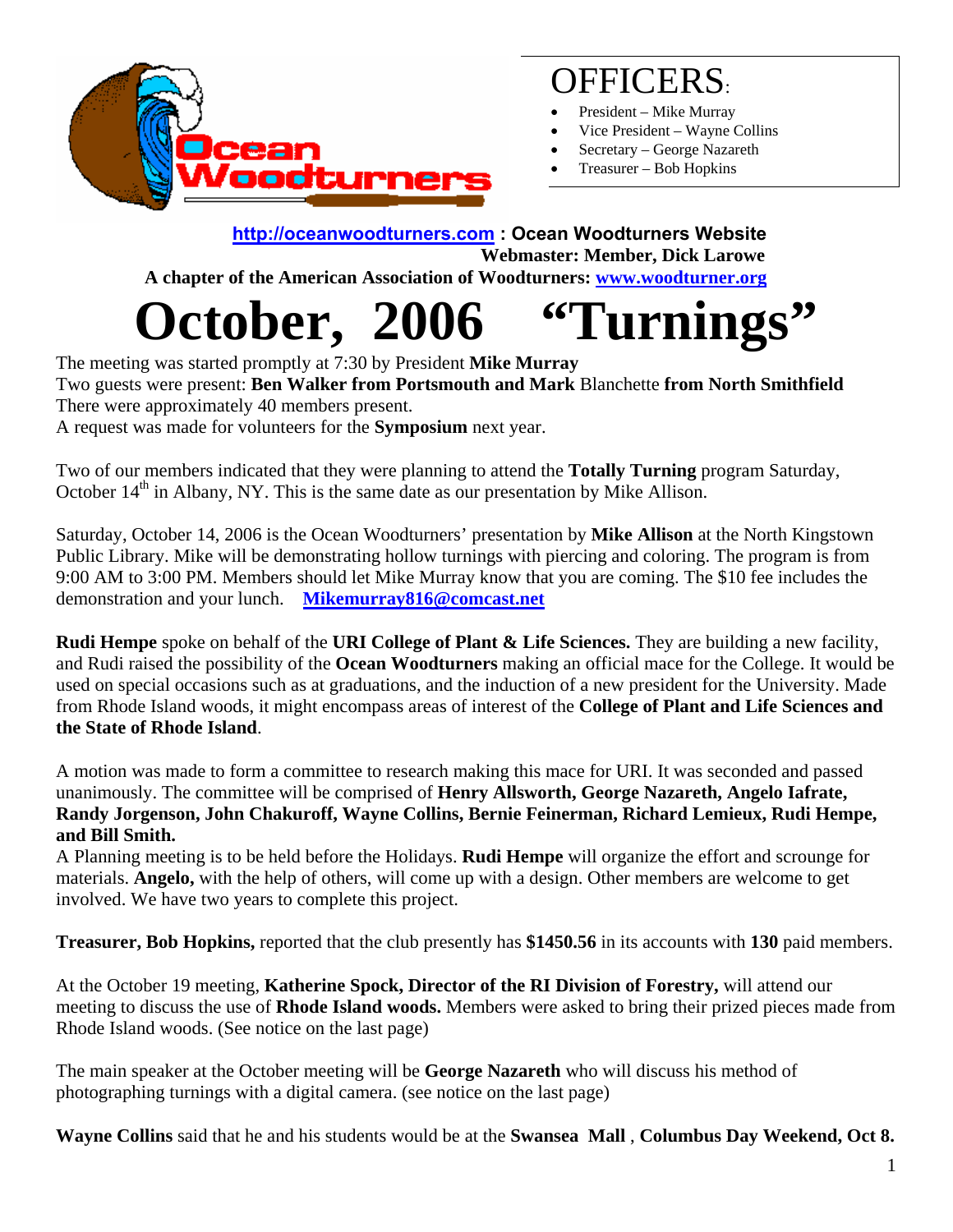His students will be working on lathes and displaying their work**. Wayne** encouraged members to stop by to support the students and to help them on the lathes.

Last Tuesday night at the **Tiverton Middle School Open House**, **Wayne** ran into a problem: too many students. One 5<sup>th</sup> grade student, who is 10 yeas old, and may have a particular potential will be in the program. Tuesday night classes start next week. **Wayne**, without compensation, will be teaching two classes. The first has ten advanced students, and the second is made up of less advanced students. These woodturning classes are being taught after school. Wayne has even gotten their new vice principal to take the course.

## **Demonstration**

### **↓ Rick Sousa's simple vacuum chuck powered by his shop vacuum**



**Mike Murray** discussed his purchased One Way vacuum chuck. His vacuum chuck was set up on a **Woodcraft** lathe for use during the presentation**.**

the pump, parts can be purchased at a hardware store  **Mickey Goodman** described his homemade vacuum chucking system. He had sent out an extensive description of his system to the membership via e-mail. Mickey said the major expense was the pump. The pump should be able to pull a vacuum of at least 25 inches of mercury and move 5 cubic feet per minute (CFM). Exclusive of for under \$50.

vacuum and need a finish or sanding sealer on their right up until the last nub is removed. A simple catch can break the vacuum and allow the piece to fly off It was pointed out that porous woods might lose a surface so they can be held on the lathe. It was strongly recommended that the tail stock be used the lathe.

**Mike** demonstrated the finishing of the foot of a discussed because any dirt or sawdust drawn into the bowl. The inclusion of a filtering system was vacuum pump may well ruin it.

dollars worth of parts for PVC pipe, bearings, and Rick Sousa used Mike's One Way vacuum chuck to finish the bottom of a Walnut bowl that had gone **Rick Sousa** had his homemade vacuum chuck system. It operated off of a shop vacuum.. Ten neoprene and Rick was in business. oval.

finishing a natural edge bowl and odd shaped objects. Rick felt hat there are different ways to finish the turning of the bottom of a bowl. Vacuum chucks are just one technique and that he does not always use the same method. The demonstration portion of the meeting concluded with Mickey pointing out that a vacuum chuck is great for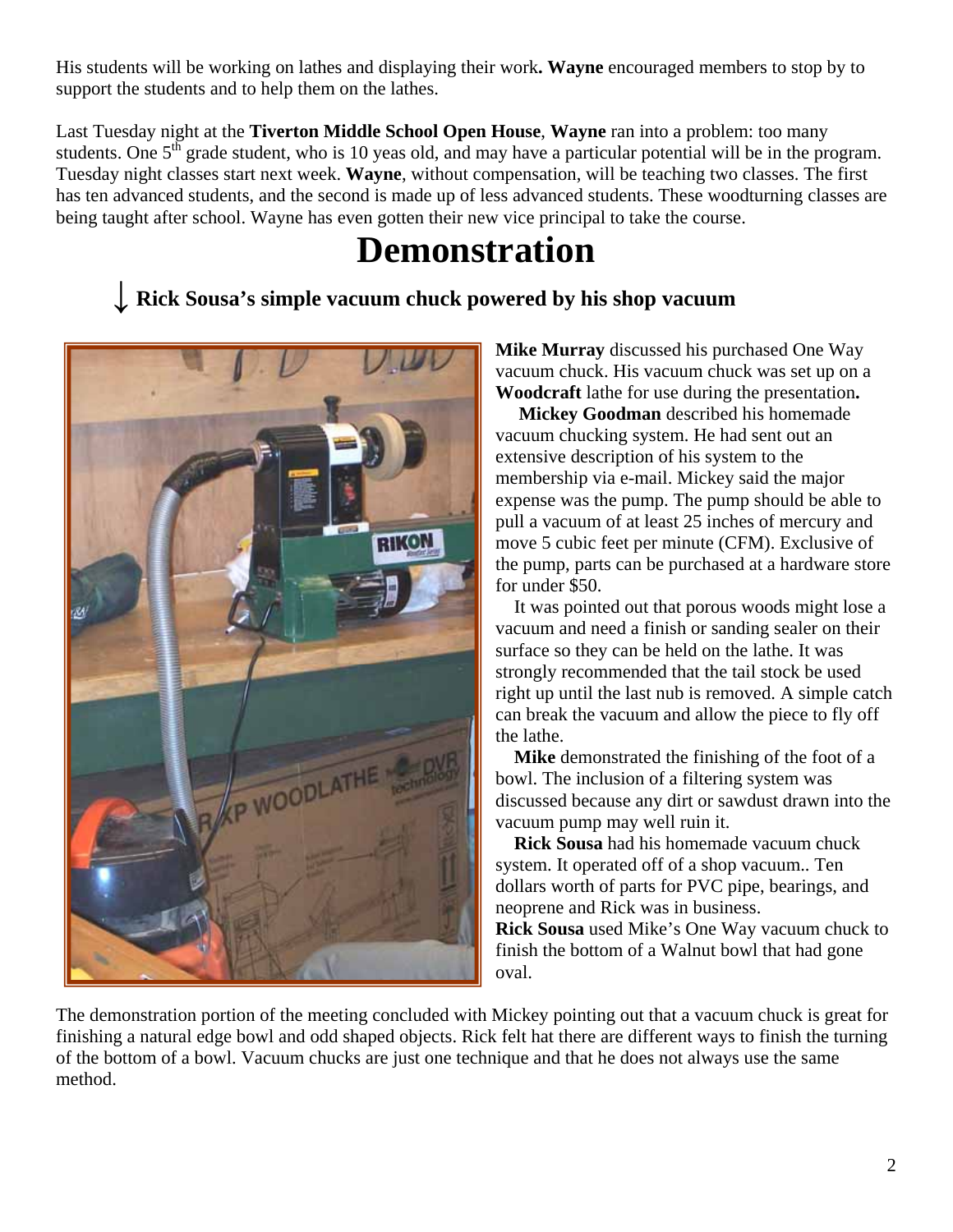## **Show and Tell**



**Each piece is of a different wood Marshall's Iroko Bowl** 



**Mickey Goodman-2 Ambrosia Maple bowls Bill Smith-a Smoke wood Natural edge<br>and 1 Box Elder Bowl (naturally vellow)** 



**Rick Sousa's 2 piece hollowedvessel Rich's Lemieux's segmented bowl and Tom** 



**Bowl** (naturally yellow)





**Bernie Feinerman-Pine Goblet Wayne Collins-Black Walnut nat. edge**  w/interlocking rings **Bowl** and Spalted Maple Bowl